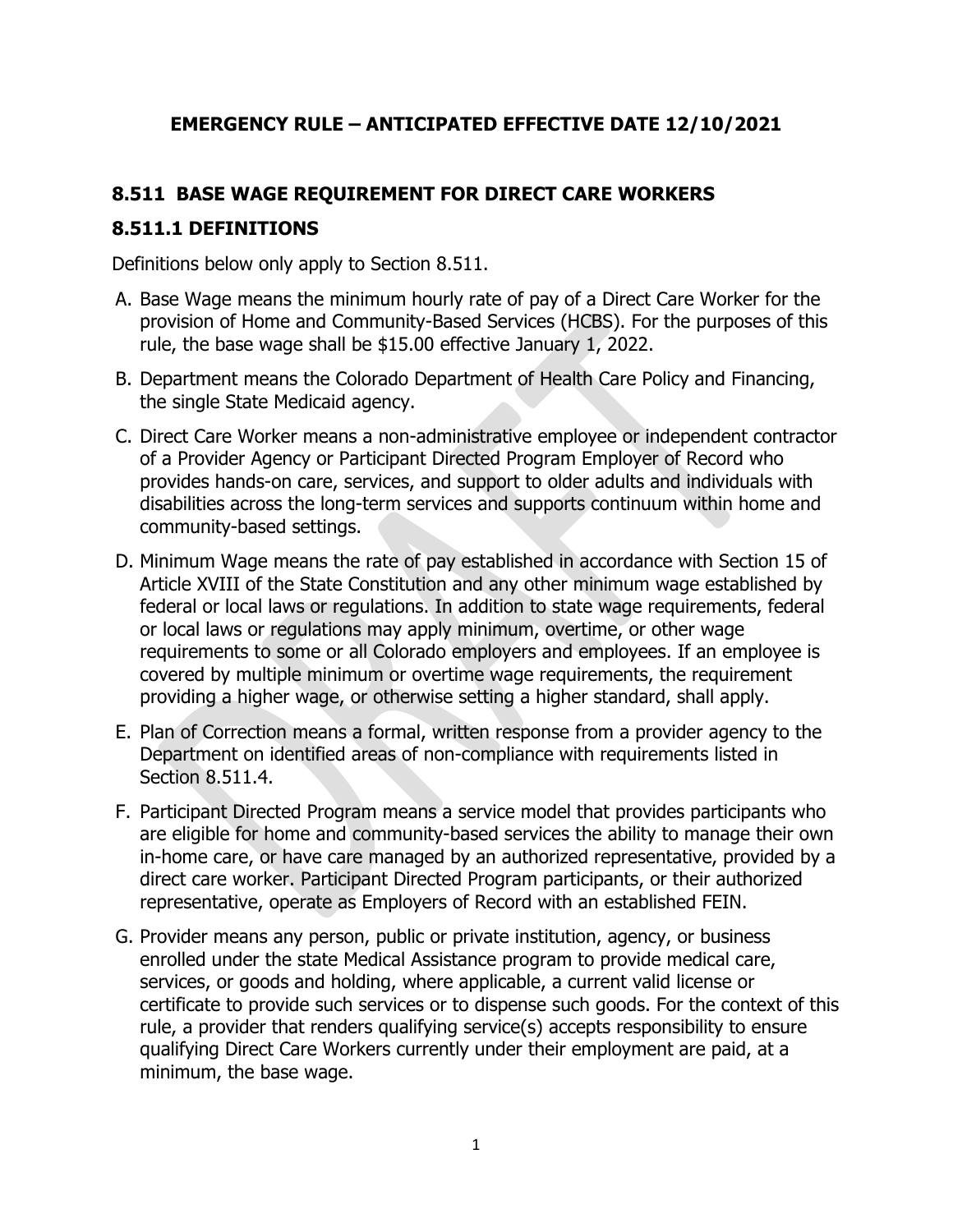H. Per Diem wage means daily rate of pay for Direct Care Worker for the provision of Home and Community-Based Services (HCBS). For purposes of this rule, the per diem wage shall apply to Direct Care Workers of residential service providers.

# **8.511.2 QUALIFYING SERVICES**

- A. Effective January 1, 2022, the Department will increase reimbursement rates for select Home and Community-Based Services. Providers must use this increased funding to ensure all Direct Care Workers are paid the base wage or higher. Services requiring the Direct Care Workers to be paid at least the base wage are as follows:
	- 1. Adult Day Services
	- 2. Alternative Care Facility (ACF)
	- 3. Community Connector
	- 4. Consumer Directed Attendant Support Services (CDASS)
	- 5. Group Residential Support Services (GRSS)
	- 6. Homemaker
	- 7. Homemaker Enhanced
	- 8. In-Home Support Services (IHSS)
	- 9. Individual Residential Support Services (IRSS)
	- 10. Job Coaching
	- 11. Job Development
	- 12.Mentorship
	- 13.Personal Care
	- 14.Prevocational Services
	- 15.Respite
	- 16.Specialized Habilitation
	- 17.Supported Community Connections
	- 18.Supported Living Program
- B. In the event that a Direct Care Worker, based on state or local minimum wage laws, is eligible for a minimum wage that exceeds the base wage requirement, the Provider is required to compensate at the higher wage.
- C. In the event that a Direct Care Worker is eligible for a per diem wage, the Provider is required to increase the Direct Care Worker's per diem wage effective January 1,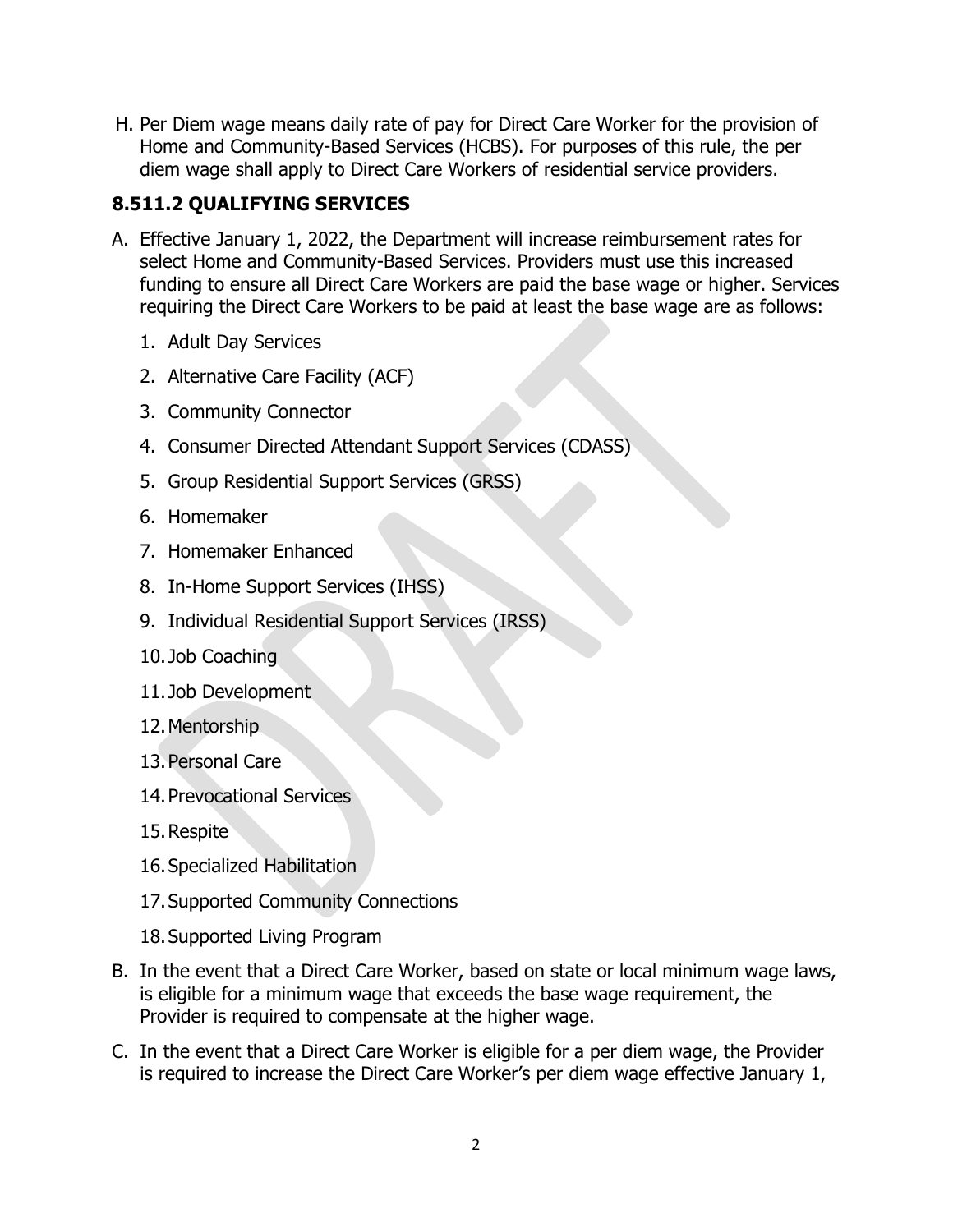2022 by the percent of the Department's January 1, 2022 reimbursement rate increase.

## **8.511.3 PROVIDER RESPONSIBILITIES**

- A. The Provider must ensure that contact information on file with the Department is accurate; information shall be utilized by the Department to complete oversight responsibilities per Section 8.511.4.
- B. Providers shall notify Direct Care Workers who are affected by the base wage requirement.
	- 1. Provider shall utilize the Department approved letter.
- C. Providers shall publish and make readily available the Department's designated contact for Direct Care Workers to submit questions, concerns or complaints regarding the base wage requirement.
- D. On or before June 30, 2022, providers shall attest to the Department that all Direct Care Workers receive at a minimum the required base wage or per diem wage increase.
	- 1. Providers with Direct Care Workers eligible for the base wage must attest that the base wage has been applied. The attestation must include information regarding all eligible Direct Care Workers to include but not limited to:
		- a. Full-time or part-time employment status.
		- b. Identify whether the Direct Care Worker is an Employee or Independent Contractor.
		- c. Employee start date if after January 1, 2022.
		- d. Direct Care Workers' hourly base wage as of December 31, 2021 and current hourly base wage.
		- e. Current service(s) provided by each employee.
	- 2. IRSS Providers and/or Providers with Direct Care Workers earning a per diem wage must attest to the per diem wage increase. The attestation must include information regarding all eligible Direct Care Workers to include but not limited to:
		- a. Full-time or part-time employment status.
		- b. Identify whether the Direct Care Worker is an Employee or Independent Contractor.
		- c. Employee start date if after January 1, 2022.
		- d. Direct Care Worker's per diem wage as of December 31, 2021 and current per diem wage.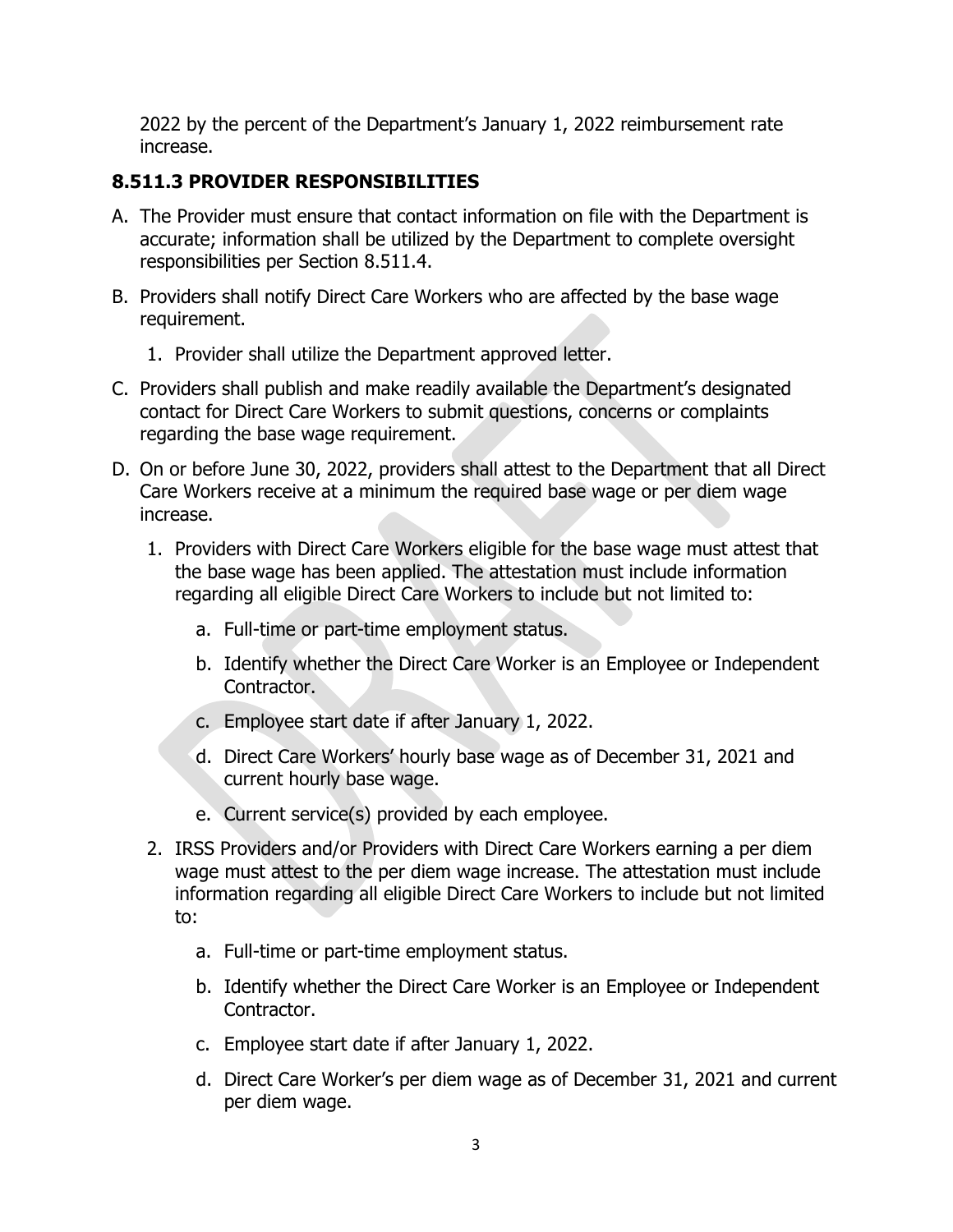- 3. CDASS Authorized Representatives/Employers of Record are exempt from attestation requirements.
- E. Providers shall keep true and accurate records to support and demonstrate that all Direct Care Workers who performed the listed services within Section 8.511 received at a minimum the base wage or a per diem wage increase.
- F. Records shall be retained for no less than six (6) years and shall be made available for inspection by the Department upon request. Records may include, but are not limited to:
	- 1. Payroll summaries and details
	- 2. Timesheets
	- 3. Paid time off records
	- 4. Cancelled checks (front and back)
	- 5. Direct deposit confirmations
	- 6. Independent contractor documents or agreements
	- 7. Per diem wage documents
	- 8. Accounting records such as: accounts receivable and accounts payable

# **8.511.4 REPORTING & AUDITING REQUIREMENTS**

- A. The Department has ongoing discretion to request information from providers to demonstrate that all Direct Care Workers received the wage (base or per diem) increase. All records related to the base wage requirement received by the Provider for the services listed in Section 8.511.2 shall be made available to the Department upon request, within specified deadlines.
- B. Providers shall respond to the Department's request for records to demonstrate compliance within the timelines and format specified by the Department.
- C. Failure to provide adequate documents and timely responses may result in the Provider being required to submit a plan of correction and/or recoupment of funds.
- D. If a plan of correction is requested by the Department, the Provider shall have fortyfive (45) business days from the date of the request to respond. The Provider must notify the Department in writing within five (5) business days of receipt of the request if they will not be able to meet the deadline. The Provider must explain the rationale for the delay and the Department may or may not grant an extension in writing.
- E. Upon the Department's receipt of the plan of correction, the Department will accept, request modifications, or reject the proposed plan of correction. Modifications or rejections will be accompanied by a written explanation. If a plan of correction is